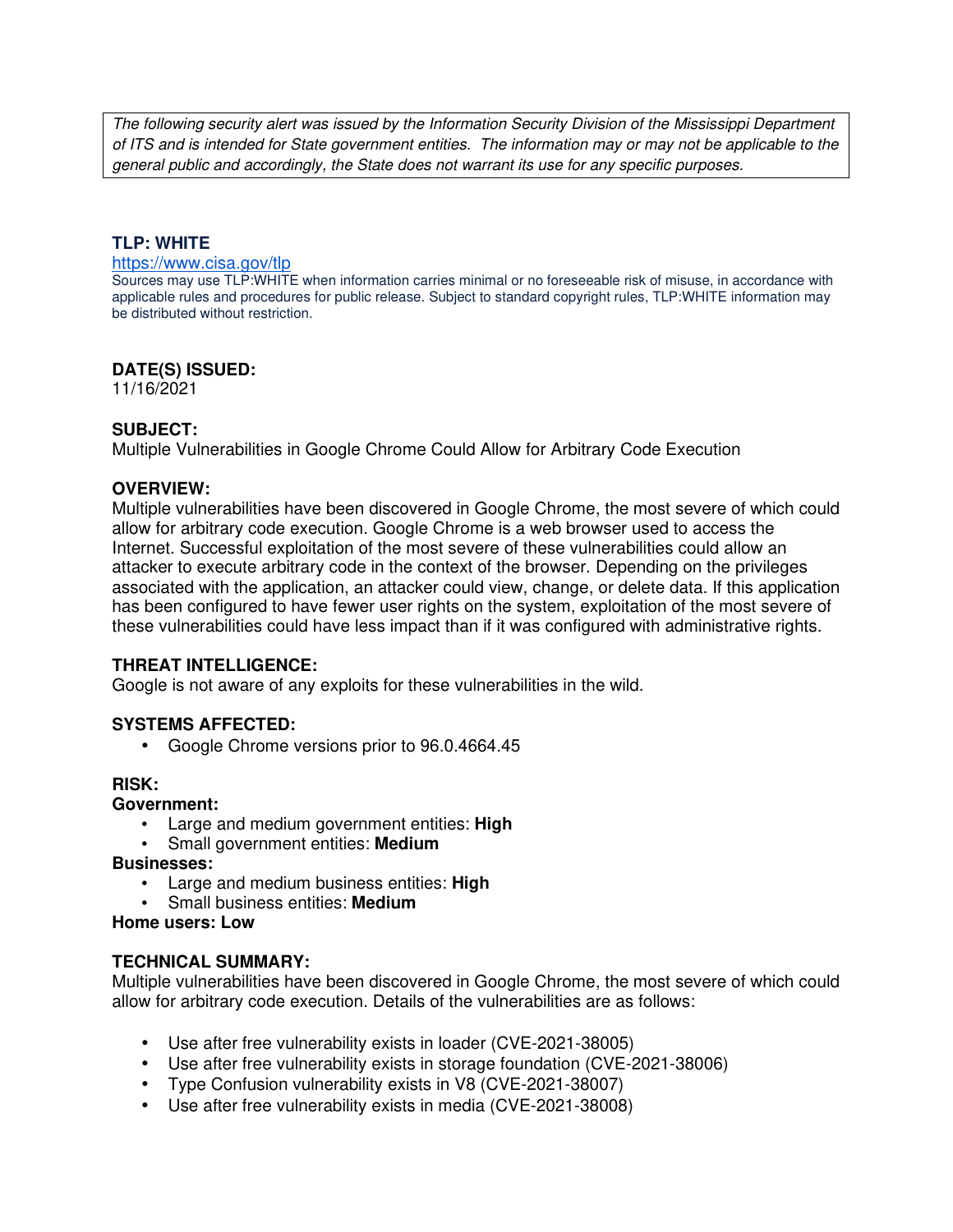- Inappropriate implementation vulnerability exists in cache (CVE-2021-38009)
- Inappropriate implementation vulnerability exists in service workers (CVE-2021-38010)
- Use after free vulnerability exists in storage foundation (CVE-2021-38011)
- Type Confusion vulnerability exists in V8 (CVE-2021-38012)
- Heap buffer overflow vulnerability exists in fingerprint recognition (CVE-2021-38013)
- Out of bounds write vulnerability exists in Swiftshader (CVE-2021-38014)
- Inappropriate implementation vulnerability exists in input (CVE-2021-38015)
- Insufficient policy enforcement vulnerability exists in background fetch (CVE-2021- 38016)
- Insufficient policy enforcement vulnerability exists in iframe sandbox (CVE-2021-38017)
- Inappropriate implementation vulnerability exists in navigation (CVE-2021-38018)
- Insufficient policy enforcement vulnerability exists in CORS (CVE-2021-38019)
- Insufficient policy enforcement vulnerability exists in contacts picker (CVE-2021-38020)
- Inappropriate implementation vulnerability exists in referrer (CVE-2021-38021)
- Inappropriate implementation vulnerability exists in WebAuthentication (CVE-2021- 38022)

Successful exploitation of the most severe of these vulnerabilities could allow an attacker to execute arbitrary code in the context of the browser. Depending on the privileges associated with the application, an attacker could view, change, or delete data. If this application has been configured to have fewer user rights on the system, exploitation of the most severe of these vulnerabilities could have less impact than if it was configured with administrative rights.

## **RECOMMENDATIONS:**

The following actions should be taken:

- Apply the stable channel update provided by Google to vulnerable systems immediately after appropriate testing.
- Run all software as a non-privileged user (one without administrative privileges) to diminish the effects of a successful attack.
- Remind users not to visit un-trusted websites or follow links provided by unknown or untrusted sources.
- Inform and educate users regarding the threats posed by hypertext links contained in emails or attachments especially from un-trusted sources.
- Apply the Principle of Least Privilege to all systems and services.

# **REFERENCES:**

**Google:**

https://chromereleases.googleblog.com/2021/11/stable-channel-update-for-desktop.html

# **CVE:**

https://cve.mitre.org/cgi-bin/cvename.cgi?name=CVE-2021-38005 https://cve.mitre.org/cgi-bin/cvename.cgi?name=CVE-2021-38006 https://cve.mitre.org/cgi-bin/cvename.cgi?name=CVE-2021-38007 https://cve.mitre.org/cgi-bin/cvename.cgi?name=CVE-2021-38008 https://cve.mitre.org/cgi-bin/cvename.cgi?name=CVE-2021-38009 https://cve.mitre.org/cgi-bin/cvename.cgi?name=CVE-2021-38010 https://cve.mitre.org/cgi-bin/cvename.cgi?name=CVE-2021-38011 https://cve.mitre.org/cgi-bin/cvename.cgi?name=CVE-2021-38012 https://cve.mitre.org/cgi-bin/cvename.cgi?name=CVE-2021-38013 https://cve.mitre.org/cgi-bin/cvename.cgi?name=CVE-2021-38014